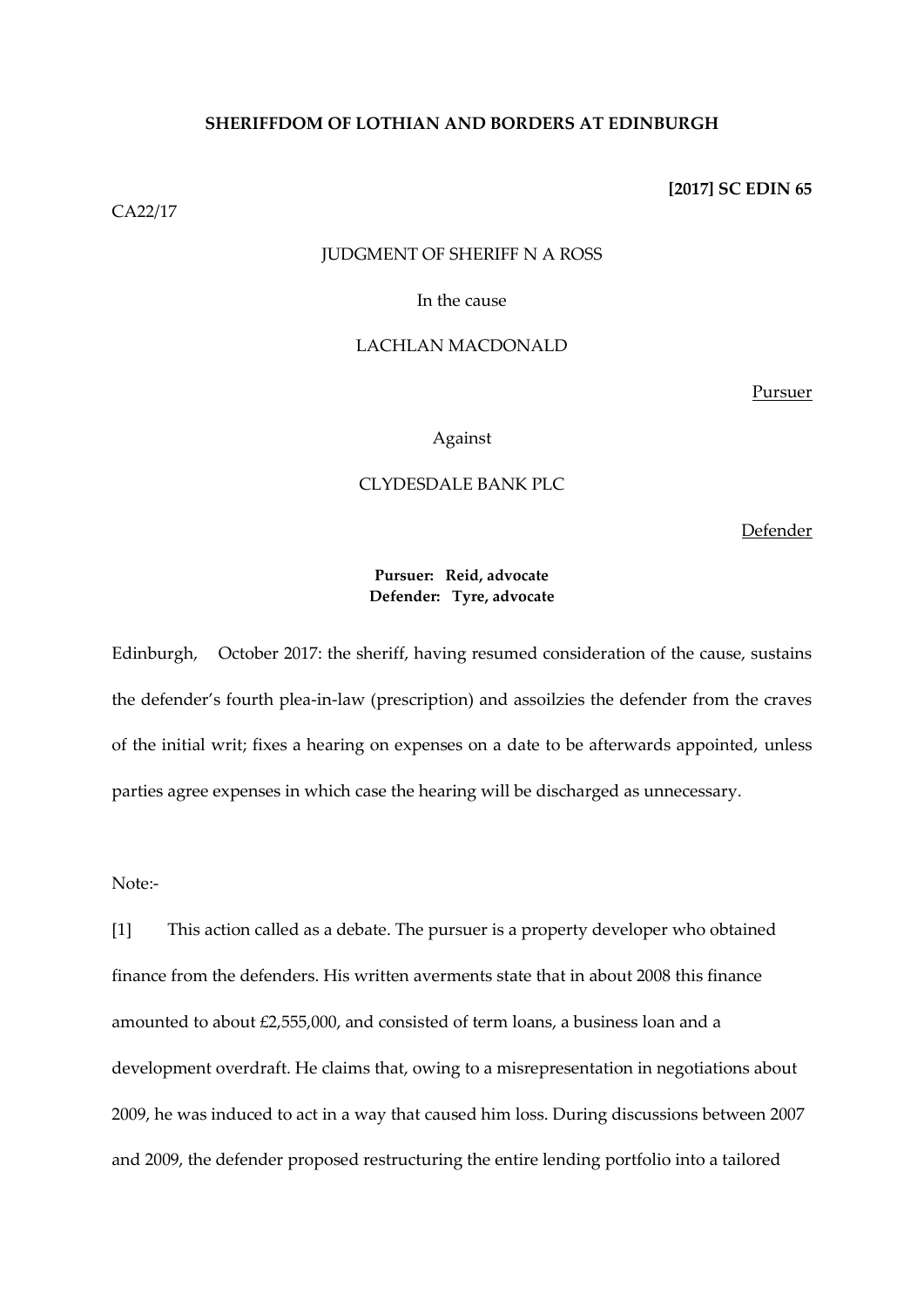business loan. The pursuer did not consider this was financially attractive to him. Discussions continued. In about August 2009 the pursuer and the defender's representatives had a meeting. The pursuer confirmed that he did not wish to restructure the debt. He wished to repay the development overdraft element. He claims that he was told, incorrectly, that if he repaid the development overdraft he would be in default of the term loans and business loan, and this would require a restructuring of the entire lending portfolio. He believed this to be true, acted in reliance on this statement, and renewed the development overdraft. He was charged various fees and paid increased interest on the development overdraft, and these form his claim. The pursuer claims that the defender was in breach of a duty of care not to make statements which were inaccurate or misleading and separately, in the context of a long-standing relationship based on trust and confidence, breach of a duty to correct the misrepresentation.

[2] The defender seeks dismissal of the action on two distinct grounds. The first is that there was no duty of care. The second is that the claim has prescribed.

#### **Duty of care**

[3] The defender's argument is that there was no duty of care. *Caparo Industries plc* v *Dickman* [1990] 2 AC 605 provides that the core elements are a sufficiently proximate relationship, foreseeability of damage, and that it is fair, just and reasonable to impose such a duty. Where, as here, the claim is for pure economic loss, there requires to be a special relationship akin to a contract, an assumption of responsibility by the defender to the pursuer, and reasonable reliance (*Hedley Byrne* v *Heller Partners* [1964] AC 465). In a situation where the defender was not engaged to act as financial adviser, and where the documents contained advice to seek independent legal advice, no such responsibility had been

 $\mathcal{P}$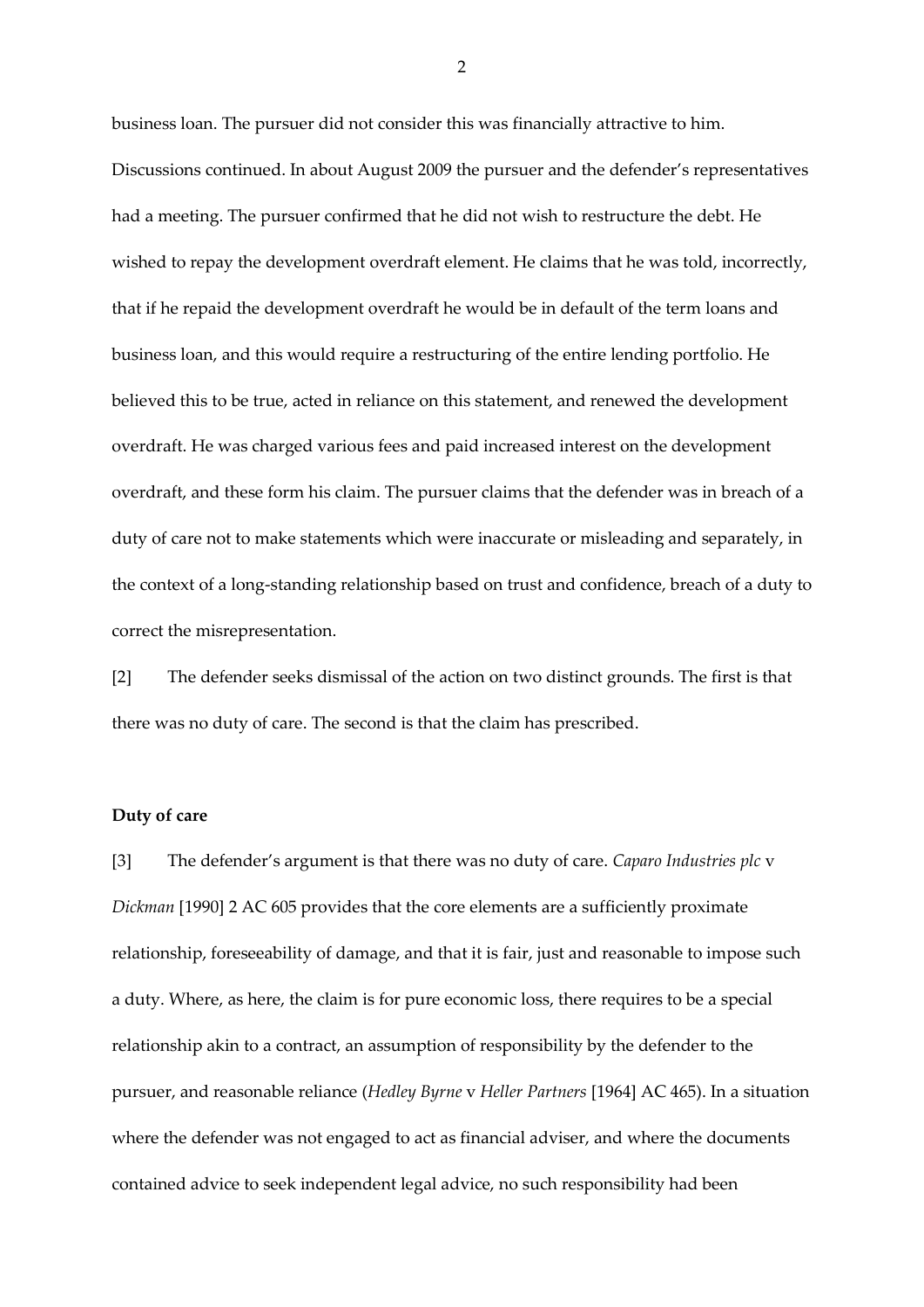assumed, could be identified or could lead to reasonable reliance, and it could not be fair, just and reasonable to impose a duty of care.

[4] The pursuer relies on *Cramaso LLP* v *Viscount Reidhaven's Trustees* [2014] UKSC 121, which endorses a statement that, in such a claim for misrepresentation, it will usually be unnecessary to return to these usual tests for a duty of care. Such a duty will invariably exist where a pre-contractual representation was made inducing the pursuer to enter into the contract. While the law does not impose a general duty of care in the conduct of contractual negotiations, a duty of care will arise in respect of representations which the representor can reasonably foresee are likely to induce the other party to enter into the contract, unless there are circumstances (for example, express disclaimers, time limits or non-foreseeability) negativing such a duty. Cramaso was followed in *Royal Bank of Scotland* v *O'Donnell* 2015 SC 258:-

'…there is no obligation on a party to make any factual representation during contractual negotiations. If a party does say something, however, legal consequences may follow if it is inaccurate.' (at paragraph [39])

[5] Counsel for the defenders sought to avoid this difficulty by relying on a feature of the development overdraft, namely that it was not a new contractual negotiation but an annual renewal of a pre-existing contract. Accordingly, runs the argument, any post-2009 variation does not create a distinct duty of care situation. In my view this point is not correct in principle. First, the foregoing dicta are not confined to any particular species of negotiation, so are not excluded for post-contract alterations or renewal of an existing contract and are apt to cover the present facts. Second, on inspection, the overdraft facility (lodged at 5/1 of process) dated 13 June 2007 has an expiry date of 1 July 2008. It is a oneyear facility, repayable or cancellable on demand by the defender. It contains no terms regulating (as opposed to anticipating) renewal (see clause 3.2, whereby it will be cancelled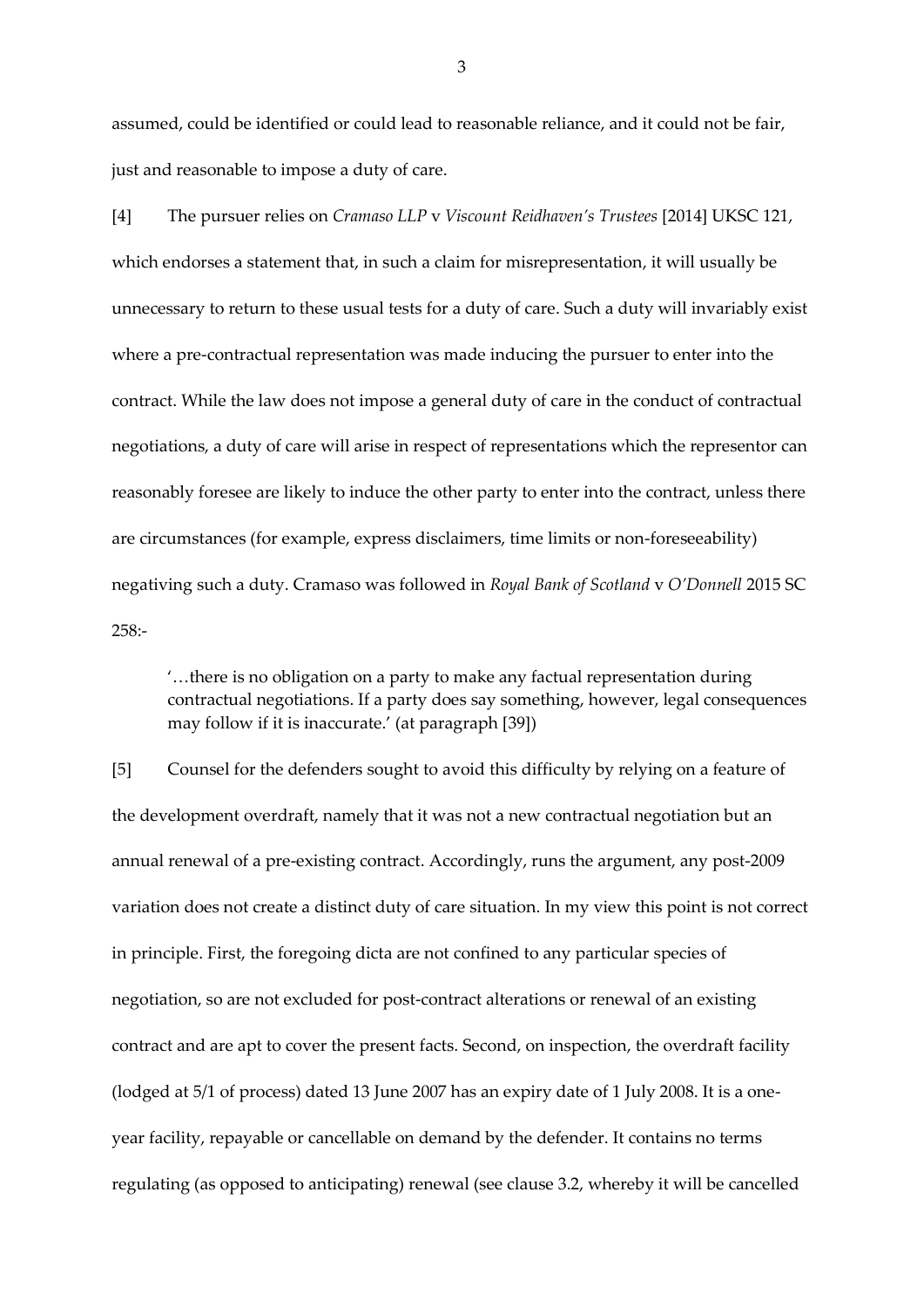unless the defender agrees otherwise, and subject to terms and conditions). It is therefore not accurate to regard it as merely a continuation or variation of an existing contract (akin, say, to the detailed rent revaluation provisions in commercial leases). Rather, on its terms, each overdraft renewal was a new contract, no doubt very similar to the superseded contract but with scope for innovation and change and, indeed, refusal. Each annual renewal relied on the same misrepresentation, which gave rise to a further loss.

[6] In my view, the pursuer's pleadings satisfy the legal requirements for pleading such a case. The duty of care discussed in *Cramaso* and *O'Donnell* is clear, of broad scope and encompasses the situation which the pursuer avers. There is no requirement to aver special skill, or any particular type of relationship other than that of contracting parties. In my view, the pursuer's averments adequately bring the pursuer within these principles. Even if I were wrong on this, it is not possible at this stage to say that the pursuer's case must necessarily fail even if all the averments were proved (*Jamieson* v *Jamieson* 1952 SC (HL) 44). For these reasons, the defender must fail on this point of relevancy. Whether, in fact, there are reasons to limit or exclude the duty, remains a live question for proof. I note, for example, that the pursuer relies on representations about a contract which in fact he must have had in his possession and could read for himself, that he was advised to take legal advice, and that he apparently took no action. Such issues must await proof.

[7] That is not to say that there are not fundamental problems with the pursuer's pleadings relating to breach of contract, but as this is relevant to prescription I will deal with it below.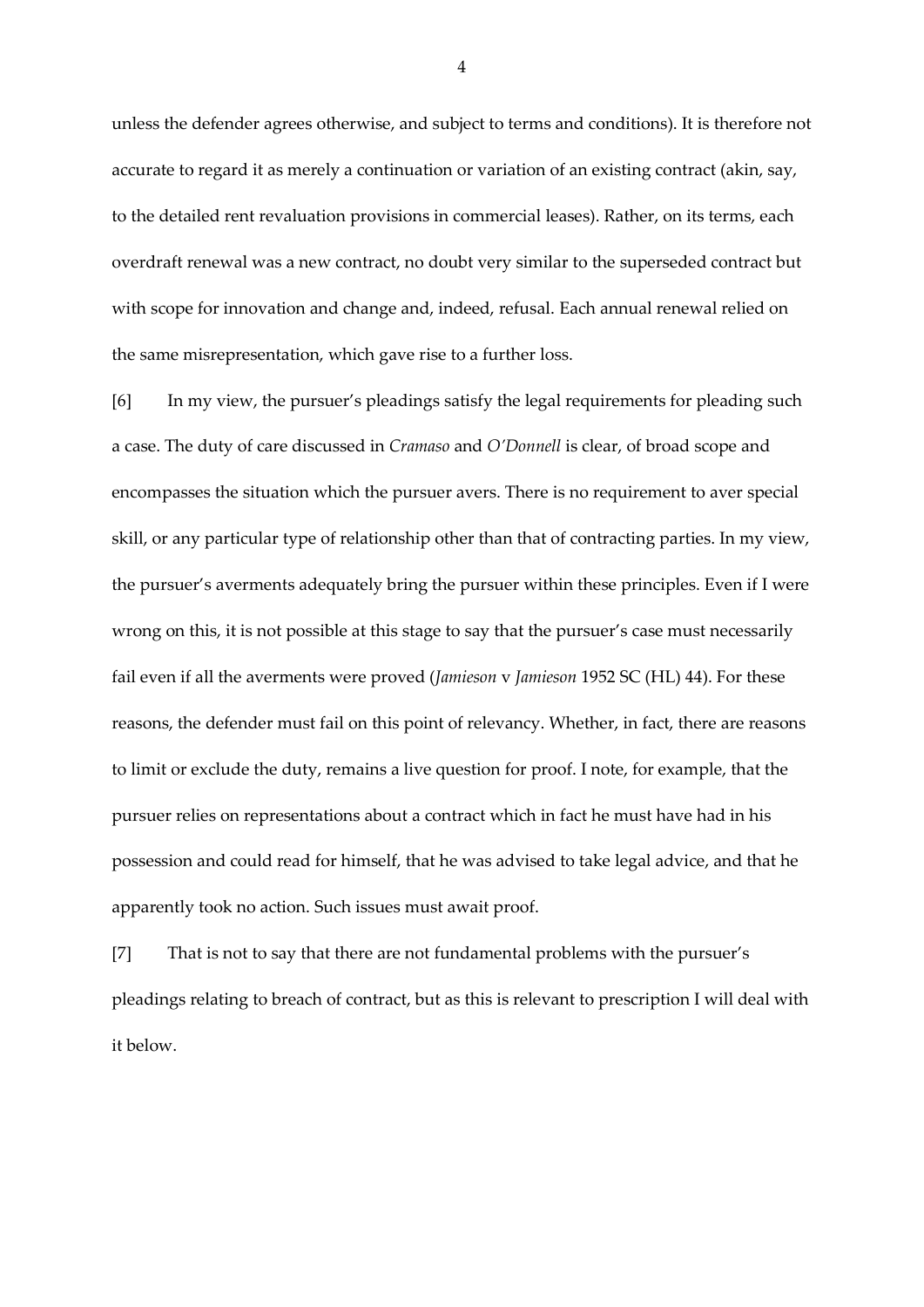# **Prescription**

[8] The alleged founding misrepresentation is dated August 2009. This action was raised on 6 December 2016. The defender relies on sections 6(1) and 11(1) of the Prescription (Scotland) Act 1973 (the '1973 Act') and seeks dismissal of the action on the basis of prescription of any such obligation. The pursuer relies on sections 6(4) and 11(2) to resist this proposition, and adopts the position that evidence must be led before these matters can be resolved.

[9] It is for the pursuer to bring himself within these sections, because more than five years has passed since the operative date. Section 6(4) provides that in computing the prescriptive period, no period shall be reckoned as part of that period where:-

'…by reason of…(ii) error induced by words or conduct of the debtor or any person acting on his behalf, the creditor was induced to refrain from making a relevant claim in relation to the obligation…Provided that any period…shall not include any time occurring after the creditor could with reasonable diligence have discovered the fraud or error…'

[10] The defender relies on the caveat that the pursuer could with reasonable diligence have discovered the error. That is a question of fact which I discuss further at paragraphs [24] to [27] below.

#### **The Pursuer's Position on Prescription**

[11] The pursuer's submission was that the pleadings centre around a dispute on the question of whether the pursuer could or could not with reasonable diligence have discovered the error prior to 6 December 2011, the date five years prior to raising the action. As such, it was submitted, this debate is akin to trial by pleading, a process which was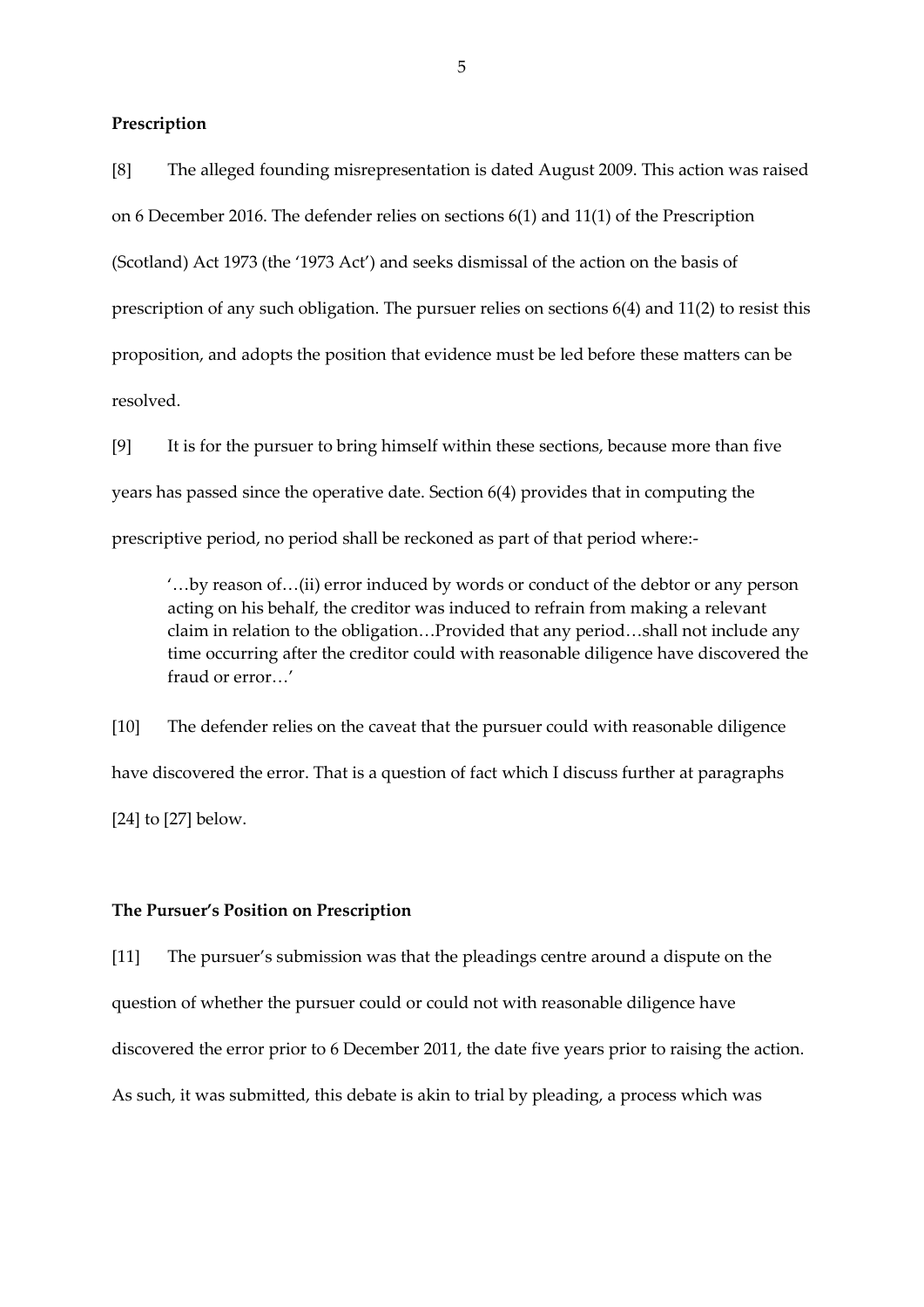expressly disapproved in *Heather Capital Ltd (in liquidation)* v *Levy & McRae* 2017 SLT 376. Accordingly, the pursuer's awareness of a claim should be made the subject of evidence. [12] Separately, the pursuer contends that under section 11(2) of the 1973 Act the pursuer relies on a continuing term of the parties' contract, leading to a continuing duty on the defender which did not cease until the termination of the parties' relationship in 2012.

#### **The Defender's Position on Prescription**

[13] The defender's first submission was that August 2009 was the date upon which the claim arose, being the date of the loss, when the pursuer relied on a misrepresentation. The claim is for renewal fees and interest payable on the development overdraft, and which were provided for in the original offer letter of 2007. The pursuer therefore knew that he was paying such fees and interest from 2009 onwards. The claim is therefore long prescribed. [14] The defender's second submission was that, in the particular circumstances, the

pursuer could not shelter behind lack of knowledge until August 2012, the date of termination of the parties' relationship.

[15] The pursuer's only positive assertion in relation to the prescription argument is met by the defender's third submission. The pursuer asserts that prescription does not apply, because the wrong was a continuing one. Section 11(2) of the 1973 Act provides that where the act or default is a continuing one, the loss, injury or damage is deemed to have occurred on the date that the act or default ceased. The pursuer identifies that it was only at the end of the parties' relationship, in 2012, that the default ceased.

[16] The defender challenges this, on the basis that there was a single act or default, which occurred on the making of any negligent statement. There could be no continuing default, because there is no duty of the type relied upon by the pursuer.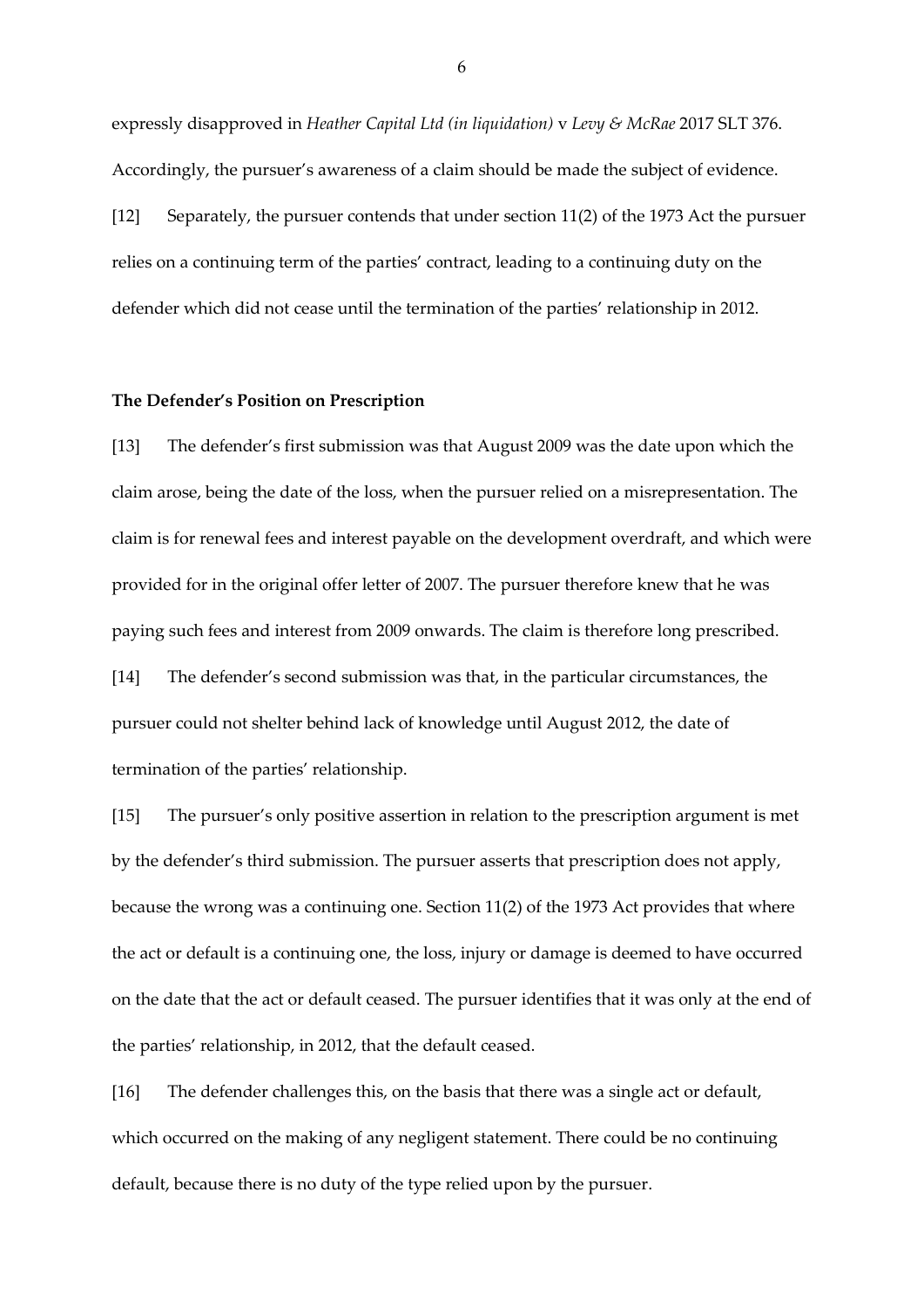#### **Discussion on Prescription**

[17] In my view the pursuer is not entitled to rely simply on attacking the defender's position. The five-year period was long expired before this action was brought, and so the pursuer must bring himself within the five year period, namely to justify delay at least as far as 6 December 2011, the date occurring five years before this action was raised. The onus is on him (Johnston; *Prescription and Limitation* (2nd edition at paragraph 22.18).

[18] The pursuer therefore requires to aver and prove sufficient facts to prove this position. The pursuer appears to recognise this, and seeks a proof. In my view, however, the pursuer's averments are not capable of supporting any relevant position at proof, for reasons set out below.

[19] The pursuer's main argument is that he can rely on section 6(4), and 'any period during which by reason of…error induced by words or conduct of the debtor or any person acting on his behalf, the creditor was induced to refrain from making a relevant claim…'. The pursuer's submission was that he 'relies on the error induced by the conduct of Mr Girot', a reference to the 2009 misrepresentation.

[20] This submission must fail, for two reasons. First, the submission confuses two entirely separate events. The first is the wrong itself. The second is any delay in raising an action, attributable to the debtor's inducement. The error induced by the conduct of Mr Girot is the foundation of the action. It provides the start date of the meeting in August 2009. But when one asks why this action was not raised within five years of that date, reference to the misrepresentation of 2009 does not answer the question. The pursuer started suffering loss from 2009 onwards. He cannot blame the defender's initial wrong for also explaining the delay in raising any action.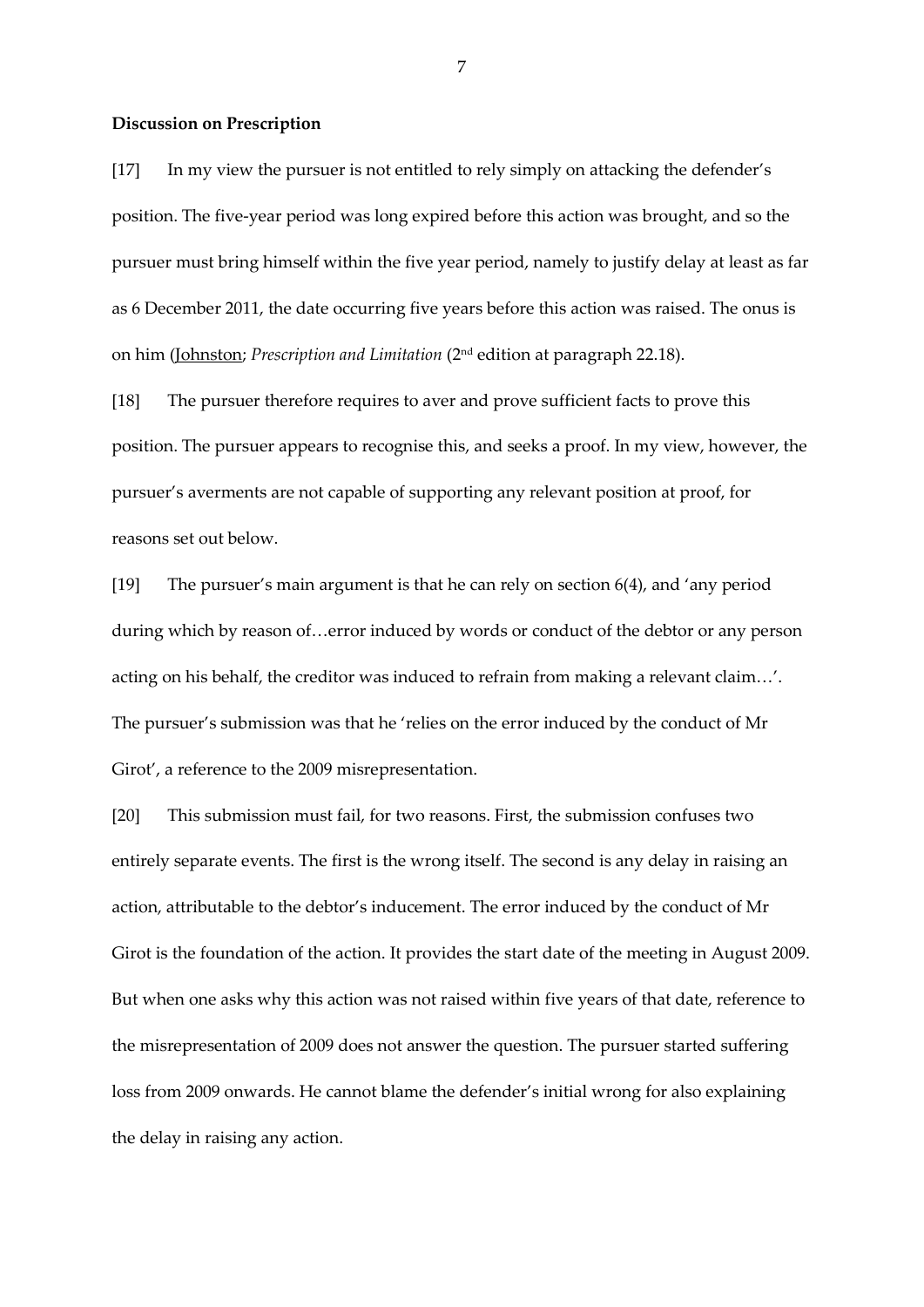[21] The second reason is that August 2009 is the date from which the prescriptive period is calculated. On around that date, on reliance on the statement, he entered into another annual renewal of the overdraft facility. He therefore knew that he was suffering the loss of which he complains, namely increased interest charges and other payments. His position was that in 2009 he did not know and could not have reasonably been aware of the misrepresentation. On the basis of *Gordon* v *Campbell Riddell Breeze Paterson* LLP 2016 SLT 580 he was fixed with knowledge both of the loss and of the wrongful act.

[22] Although the present case might be distinguished from *Gordon*, in that the pursuer does not rely on section 11(3), but relies instead on section 11(2) (discussed below), in my view this does not assist the pursuer. In the present case, *Gordon* remains authority for the proposition that time starts to run once the loss is incurred, which it clearly was in this case in 2009. This was an ongoing loss until the relationship ended in 2012. While there might be a claim for any losses incurred after 6 December 2011 no such claim is identified. None can reasonably be inferred from the facts, because any last reliance was likely to be at annual renewal in around July 2011. This is not enough to save the case. I consider I am bound by *Gordon*, and therefore this action falls to be dismissed. I note in passing that the concurring judgements in *Gordon* do suggest that the case was not as hard as it appears, because in fact the pursuers had notice that 'something had gone wrong' very early in that case. For the reasons discussed, I would sustain the defender's plea of prescription on this ground. I would also sustain it for the reasons discussed below.

[23] At this point I turn to address an argument which was not sufficient to trigger the prescription plea, namely the defender's argument on the facts. Counsel for the defender submitted that the claim had prescribed. The argument is as follows:-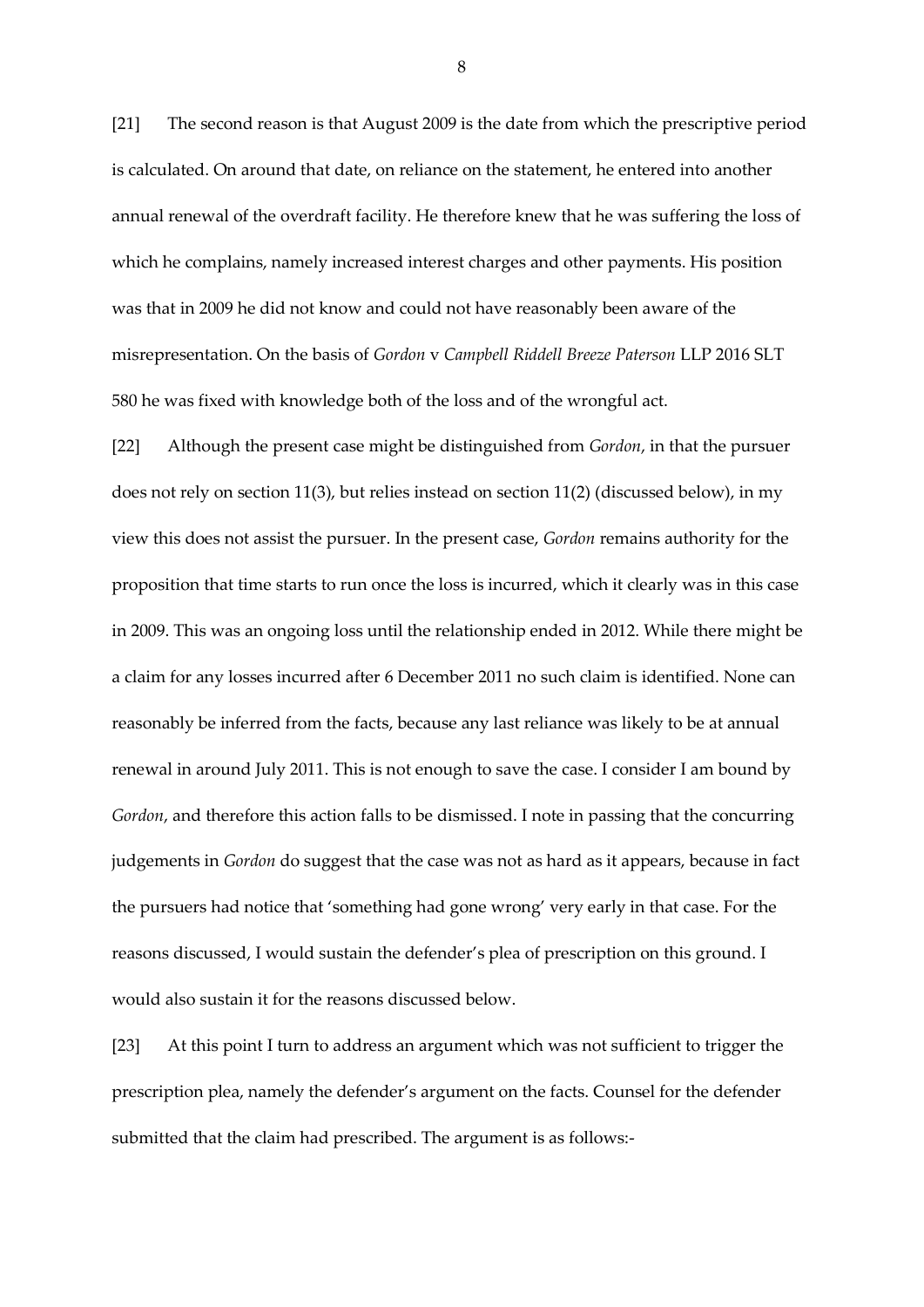[24] The defender's position is that the pursuer could not shelter behind lack of knowledge until August 2012, the date of termination of the parties' relationship, because he was by that date on notice that something had gone wrong. He therefore 'could with reasonable diligence have discovered the fraud or error' for the purposes of section 6(4). The defender's submission relies on two letters, the latter of which is incorporated in the pleadings. The first is of limited assistance – a letter dated 14 May 2010 by the defender to the pursuer setting out a position that conflicted with the advice, and therefore correcting it. I record that the terms of that letter are not clear enough to be self-evident, and would require proof as to their meaning in context, so I shall not discuss that letter further here. [25] However, a second letter dated 12 September 2011 is relied upon as showing that the pursuer was well aware of his claim at that date. The pursuer's pleadings offer no response. They are silent on this letter, and rely only on a mute denial. The matter was pressed in written and oral submission, and the pursuer's counsel did not proffer either denial of the letter or analysis or explanation of its terms. The letter of 12 September 2011 bears to have been written by the pursuer to the defender, and contains a lengthy and detailed discussion of the parties' financial relationship. It bears to refer directly to a claim. In relevant parts it reads:-

'…What I fail to understand is why restructuring (or removing) one facility reaching the end of its natural term should permit the Bank to demand the entire portfolio be restructured…When I rejected the proposed restructuring as being completely unfair and unworkable, I offered to take the entire borrowing elsewhere. I was advised that if I proceeded to do this, then I would be obliged to make good the penalty clauses within one of my facilities – to the tune of around  $£60k$ . Bizarrely it appeared the Banks wanted to change the contractually agreed terms of the existing facilities as it was losing money (I believe the sum of 60k per annum was mentioned), but if I took this problem away from the Bank by refinancing elsewhere, the Bank would charge me 56k for the privilege of helping it out of this hole…Needless to say, I found that to be a particularly high-handed and autocratic approach…Essentially I therefore had little option but to leave all facilities as they were, whilst making it clear that I would not accept any increase in the interest rate margin…I was in essence forced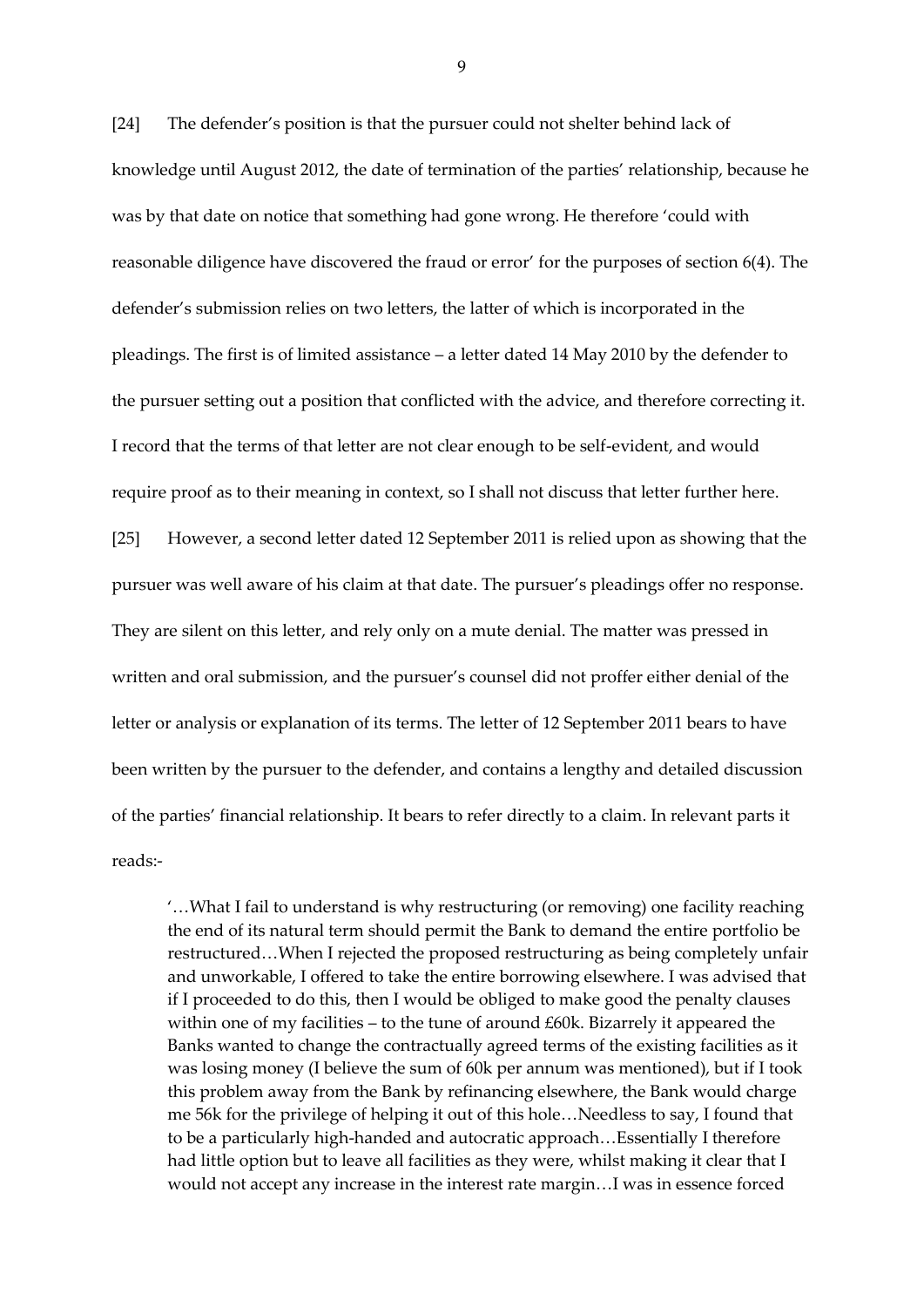into this position as a result of the Bank's failure to negotiate an alternative way forward that did not penalize me so heavily…I have previously provided you with details of the additional monies I consider unjustifiably taken from my account – in excess of £30k. My position remains that I consider this money should be refunded and trust that escalation of this complaint to the Customer Engagement team will expedite this. Should that not be the case, I will not hesitate to take further action, whether it be through the Ombudsman or direct legal procedures or both. If that is the procedure I have to follow, I will be citing, amongst other issues, the additional third party costs and penalties I have suffered as a result of the strain placed on my cash flow by the Bank's actions.'

[26] The defender relies on that letter to show full knowledge in September 2011. I have some sympathy with that position. The letter shows a recognition that a claim against the bank was available and, in fact, threatened. If that is correct, then by the date of this letter there was no excuse for not raising an action, and waiting more than five years means the action is prescribed. In the absence of any comment, of any sort, in the pursuer's pleadings, it is difficult to know what to make of this letter. While the pursuer may deny the letter, the lack of pleading means that at proof they could lead no competing explanation. The pursuer's silence is not satisfactory, on what may be a central issue in the case. It is not acceptable for a party to shelter behind pleadings when the existence and content of this letter is put in issue and is within his own personal knowledge (*Ellon Castle Estates Company Limited* v *MacDonald* 1975 SLT 66; *EFT Finance Limited* v *Hawkins* 1994 SLT 34). In *EFT Finance Limited*, the Lord Ordinary stated:-

'It appears to me that in these circumstances the defender's pleadings are… "exiguous and evasive". In this situation, in my opinion, I am entitled to infer that the defender simply has no response to make to the averments…If I am right in this respect, the consequence is that I am able to proceed upon the basis that those averments are well-founded.'

[27] This action is being dismissed for other reasons, so this becomes a matter of record only. Having considered these terms it appears, read with the most favourable gloss to the pursuer, that the complaint in the letter might be categorised as not about the 2009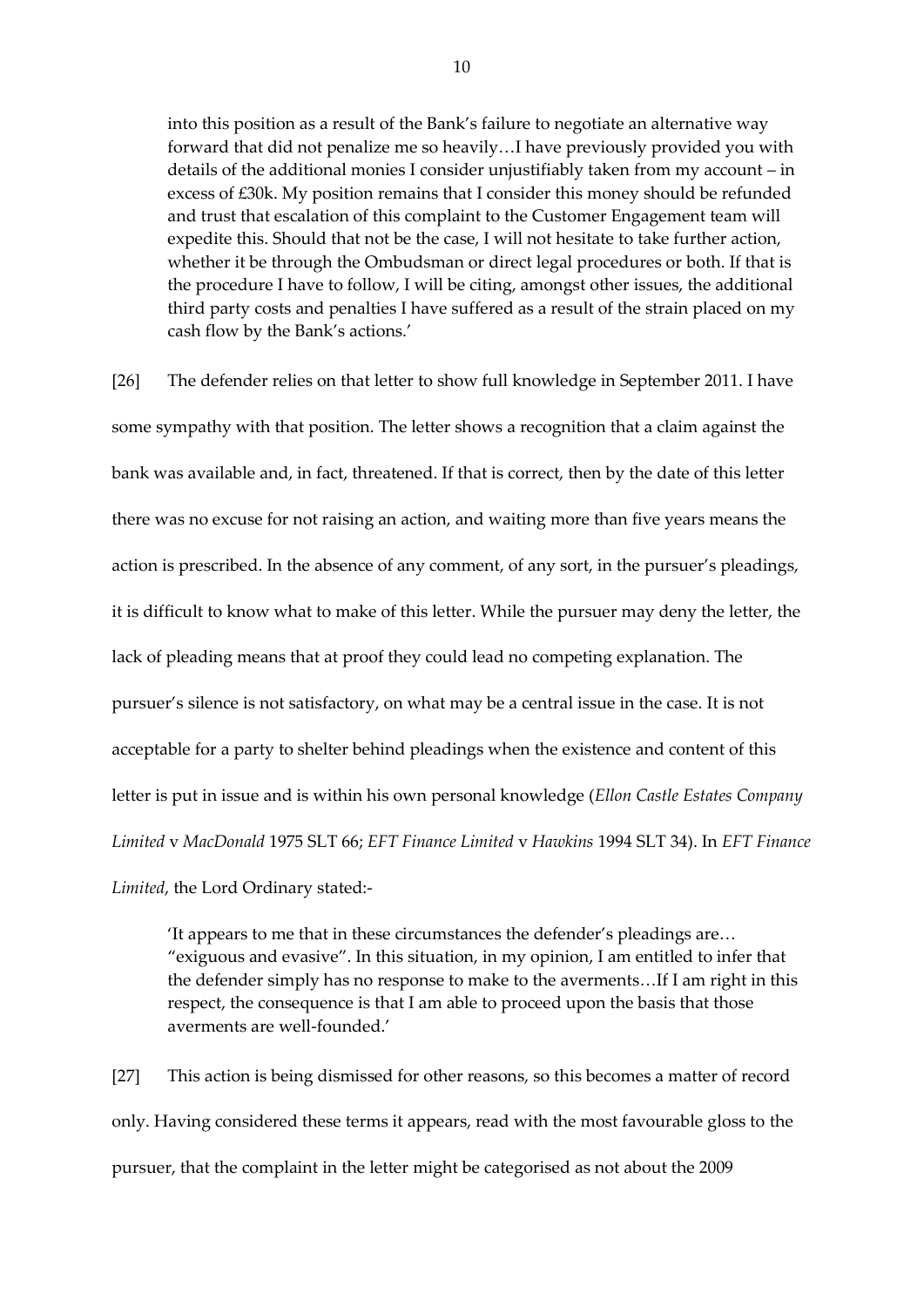misrepresentation, but rather the high fees and interest demanded. If so, it would be wrong, without hearing evidence, to assume this to be an unequivocal recognition of the present claim, and to that extent I agree with the pursuer's position (*Heather Capital,* above) that trial by pleadings is to be discouraged. I would, narrowly, have allowed proof on this point. However, the letter does not operate to save the pursuer from the operation of *Gordon*.

## **The Underlying Claim**

[28] During consideration of this case it became apparent that there is an intrinsic flaw in parties' analysis of the claim. It would lead, even if I were wrong on the foregoing, to the pursuer's pleadings on time bar being denied probation as irrelevant. This prevents the pursuer leading any positive case on prescription and, the onus being on him to explain the five year delay, the defender's prescription plea must succeed. There are two elements:

#### **(a) 'Duty to correct'**

[29] I have held that, overall, this is potentially a duty of care situation based on misrepresentation. The specific duty, in context, would be not to make misleading statements thereby inducing a contract. That is set out in article 5 of condescendence. No 'duty to correct' is pled there. However in article 6, in response to the prescription argument, the pursuer avers that the:

'defender could have corrected the mis-statement in these communications but chose not to do so.'

On plain reading this passage does not claim this is a duty. It is averred that the pursuer was 'induced to refrain' as a result of a positive choice not to inform. It is not clear what to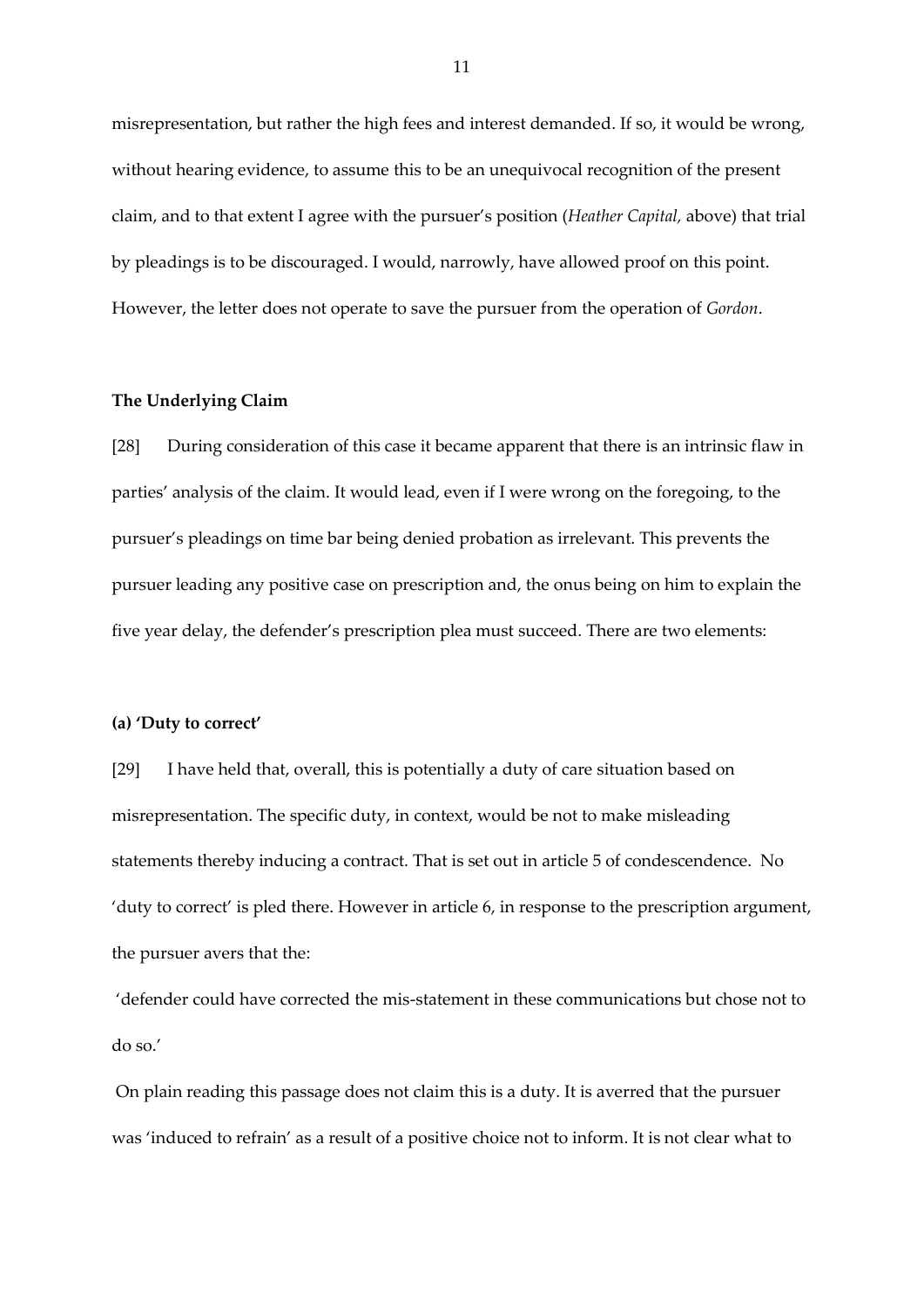make of this averment. This matter went undiscussed. I will not permit the averments about 'correction' to proceed to probation, for two reasons:-

[30] The first is that, on a purely pleading point, the pursuer has not averred that the 'failure to correct' is to be regarded as a duty in law. It is incumbent on the pursuer to make a plain and understandable case. In this respect he has not done so. There is no fair notice of his position.

[31] The second, more substantive, point is that I do not accept, in the absence of submission, that this amounts to a relevant statement of the law of delict. No authority was cited for a 'duty to correct' a misrepresentation in such circumstances. If there were such a duty, it would mean that claims in delict could never be time-barred, because once a misrepresentation was made there would be a continuing duty to put it right. The debtor would be in permanent breach of contract. A claim based in misrepresentation would enjoy entirely different treatment under the 1973 Act from any other claim in negligence, for example the negligent service of notices in *Gordon*.

[32] In my view this claim operates as an illicit attempt to circumvent the 1973 Act. While a misrepresentation may have a continuing effect, and may be relied upon in relation to several contracts, it cannot found an endless series of claims. The pursuer relies on the longterm nature of the 'relationship'. He is entitled to do so for the period of five years following the triggering event. He is not entitled to create a new duty which is parasitic on the original duty, and which is endless. It also would circumvent the effect of *Gordon*. In the absence of specific submission I will not discuss this case further. It is enough that the pleadings do not describe this as a duty. As such, the averments introduce no relevant case and would fall to be refused probation, were the prescription plea not being sustained on other grounds.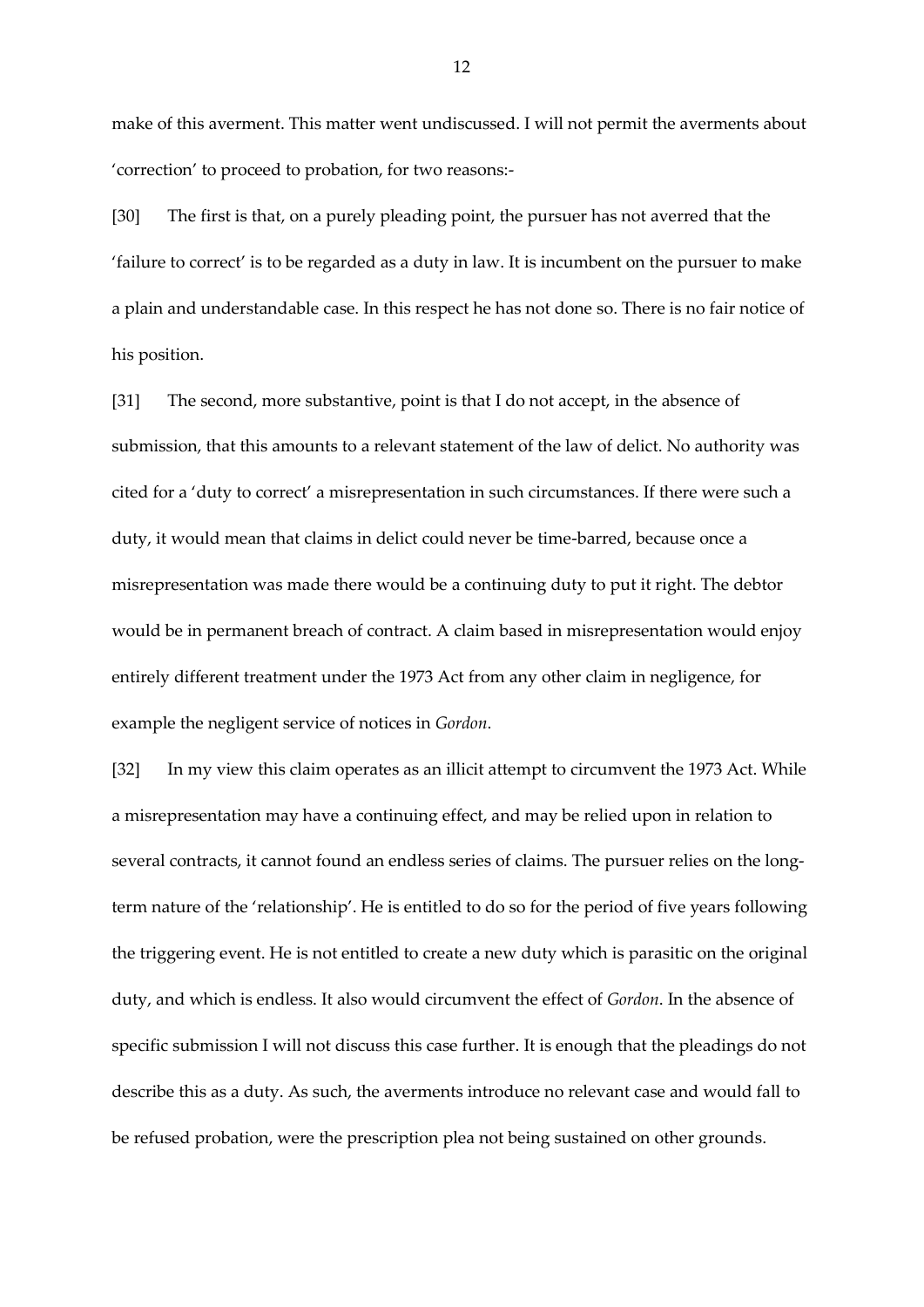# **(b) 'Breach of contract'**

[33] Separately, the pursuer tries to introduce a 'duty to correct' as a contractual duty. In my view this is fundamentally misconceived, and has led to some confusion in this action. In answer to the prescription point, the pursuer avers:-

'Separatim the defender was under a continuing contractual duty to the pursuer to correct the misrepresentation which it had made. Reference is made to Article 5.'

[34] I assume this is a reference to an implied contractual term. Following this through,

Article 5 refers to the duty of care, then states:-

'Separatim the contractual relationship between the pursuer and the defender in respect of the Development Overdraft was a long-term relationship between the parties…involved a high degree of communication, co-operation and predictable performance based on mutual trust and confidence. There was a mutual expectation of loyalty. It was an implied term of that contractual relationship that the defender would act in good faith in its dealings with the pursuer. Specifically, it was an implied term that, in the event a misrepresentation was made, said misrepresentation would be corrected by the defender.'

[35] The short riposte is – what contract? Only one contract appears to be relied upon in this context, namely the development overdraft. While on the pleadings the parties might loosely be regarded as being in a long-term financial relationship, this was not a long-term contract. It was a facility renewed from year to year. Each was a new contract on, potentially, new terms. It could be terminated by the bank at any time. Repayment was on demand. While there may have been an understanding that overdraft facilities would be renewed, that cannot be described as a contract.

[36] I would also have denied probation to these averments about breach of an implied term of contract, for the following reasons:-

[37] First, no contract is coherently identified which can be founded upon, as a matter of pleading. It is not enough that a contract was ultimately entered into.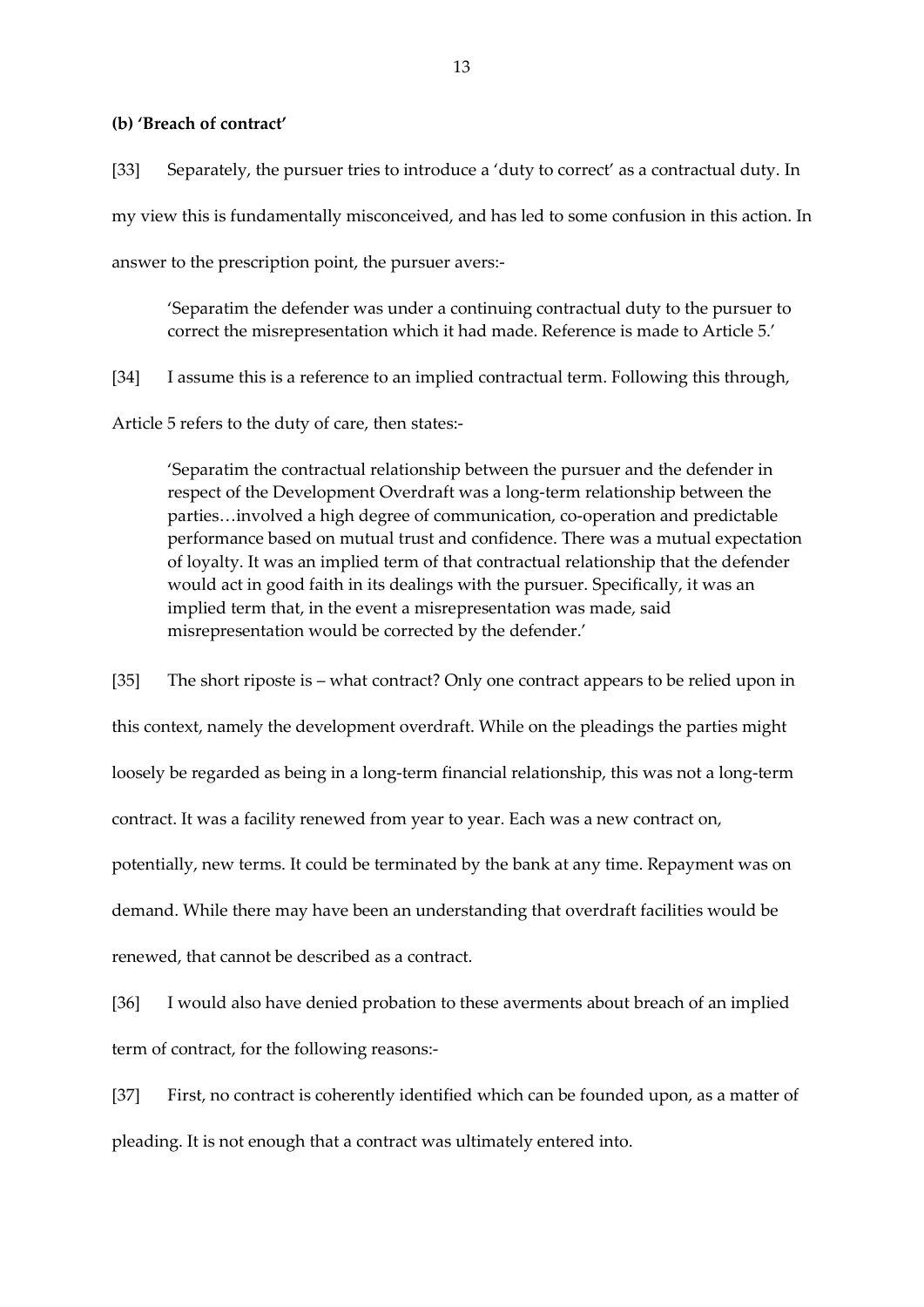[38] Second, in the event that 'contract' refers to one of the development overdraft facility contracts or one of the term loan contracts, it is immediately apparent that no such implied term arises. It would not be necessary for business efficacy, for example, to imply a term that the defender did not make a misrepresentation, because such a misrepresentation would precede and pre-exist the contract, and is therefore not part of the subject-matter of the contract itself. That is why warranties exist, to create such a contractual nexus. There are none here.

[39] Third, there is no conceptual recognition of the interrelationship between delict and contract. This action is founded on a delictual wrong of misrepresentation. Mysteriously, a contractual duty is said to arise. The duty arises from negotiations leading to renewal of the development overdraft facility, presumably from year to year. But the renewed contract is the loss, not the wrong. It is the result, not the cause. It cannot be the source of any implied term, because it is the result of the breach of duty and did not exist at the time of that breach. It might be the direct cause of loss, and the measure of loss, but it is not the breach of duty. [40] This confusion arises because, unlike most reported cases of prescription, the wrongful act here is the same type of act covered in sections 6 and 11 of the 1973 Act, namely induced error leading to reliance. As such, 'induced error' is both the wrongful act and the excuse for not raising the action timeously. It is both the delict which founds the case and the statutory exemption which extends the time bar. The pursuer has blurred the boundaries to keep his case alive.

[41] For completeness, the pursuer cited *John G Sibbald* v *Johnston and another* [2014] CSOH 94, where the Lord Ordinary met a similar plea, and identified that the task for the court was to identify the act, neglect or default founded upon, and then to determine whether it was a continuing one. That case, however, was entirely different. In a construction contract, there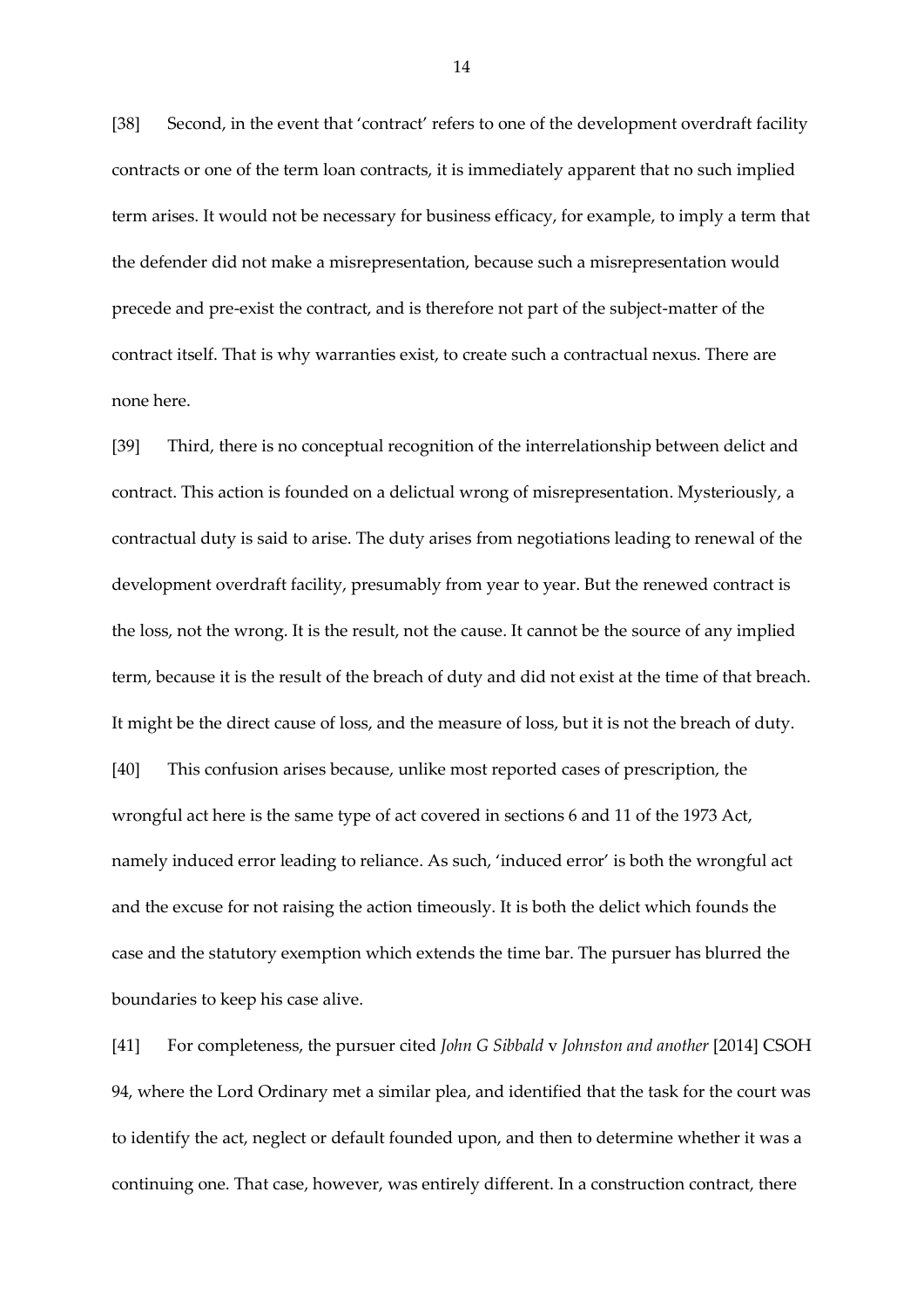was a contractual duty to remedy defects until practical completion. Here, there is no such contract or term.

[42] It follows that none of the pursuer's arguments are relevant or sufficiently specific to be permitted probation; that the pursuer cannot bring himself within section 6(4) as a result; and that the defender's plea of prescription must be sustained. Had I not already sustained the plea of prescription, I would in any event have done so for the following reasons:-

[43] First, because both the contract case and any delictual 'duty to correct' case are irrelevant (see above) these averments in article 6 (from 'quoad ultra denied' to the end of the article, and any other reference to breach of contract) and article 5 (from separatim to the penultimate sentence, inclusive) would have been denied probation.

[44] Second, while the pursuer might seek to rely on section 11(2) to show that loss was as a result of continuing act, neglect or default, this section only applies to a continuing act, neglect or default. There is none, and as a result of refusing probation to the averments relating to (i) failure to correct and (ii) contractual duty to correct, section 11(2) does not apply. Only one breach of duty remains on record, and that is the August 2009 misrepresentation.

[45] Third, in any event, any section 11(2) is insufficiently specified to give fair notice. The pursuer would require sufficiently to identify the date on which that act, neglect or default ceased, because that is the relevant date when the five-year period starts. In the present case, it is nowhere explained why the end of the relationship in August 2012 is the critical date, because nothing is identified as occurring on that date or as a result of the termination. That is critical here, because the five-year cut off occurs only eight months beforehand. As a matter of fair notice the pursuer's pleadings would be insufficient for proof.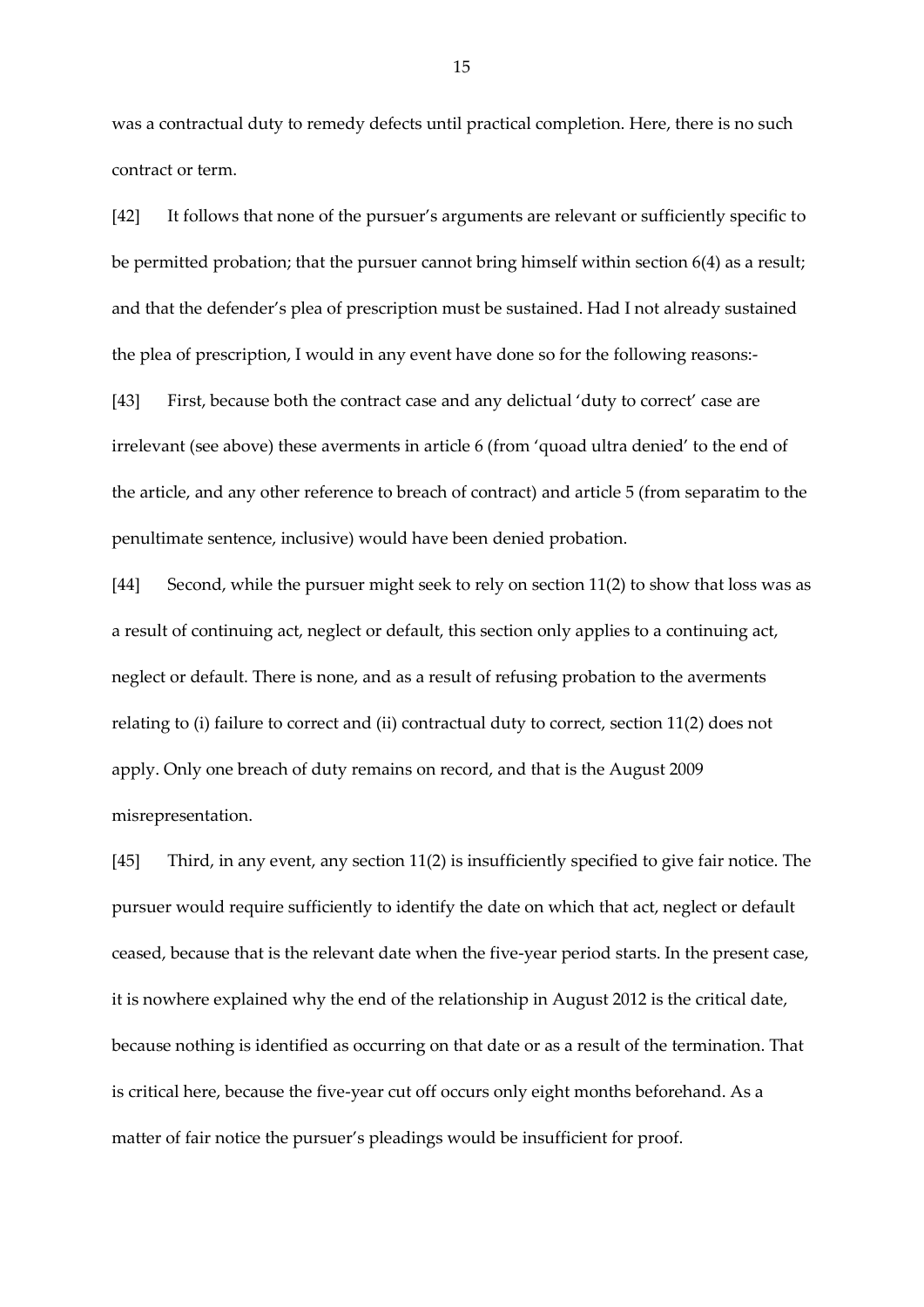[46] Fourth, the pursuer seeks to rely on the same 2009 event for two separate purposes. He could not rely on the misrepresentation as the basis for a claim, and then rely on the same misrepresentation as a reason for not raising the action earlier. Even on the hypothesis that he could not have discovered the wrongful act and was not on reasonable enquiry, he still requires a separate reason for not raising the action within the five-year period.

[47] Fifth, on the authority of *Gordon*, the prescriptive period starts running on the date that the loss was incurred, namely on or shortly after August 2009 when the one-year development overdraft agreement was signed. The pursuer again fails on a matter of fair notice. He does not give fair notice explaining why section 6(4) applies. What words or conduct of the debtor induced him to refrain from claiming? There are, following the foregoing exercise, no remaining pleadings or fair notice of what the pursuer might rely upon. The pursuer could lead no evidence explaining the delay. At the highest, the pursuer's pleadings state: 'The pursuer was unaware of the correct position during the course of his relationship with the defender'. That does not address the requirement under section 6(4) that 'provided that any period such as is mentioned…shall not include any time occurring after the creditor could with reasonable diligence have discovered the fraud or error…' The pursuer pleads that he could not with reasonable diligence have become aware of the inaccuracy of the statement, but gives no details or further notice. In a situation where he had the contractual documents and could read them for himself, where he had been advised to take separate legal advice, and where he knew he had a complaint of some sort against the defender, it is far from self-evident that he has an answer to the prescription plea. He requires to plead why he might. In this situation, the pursuer cannot lead any evidence to bring himself within section 6(4).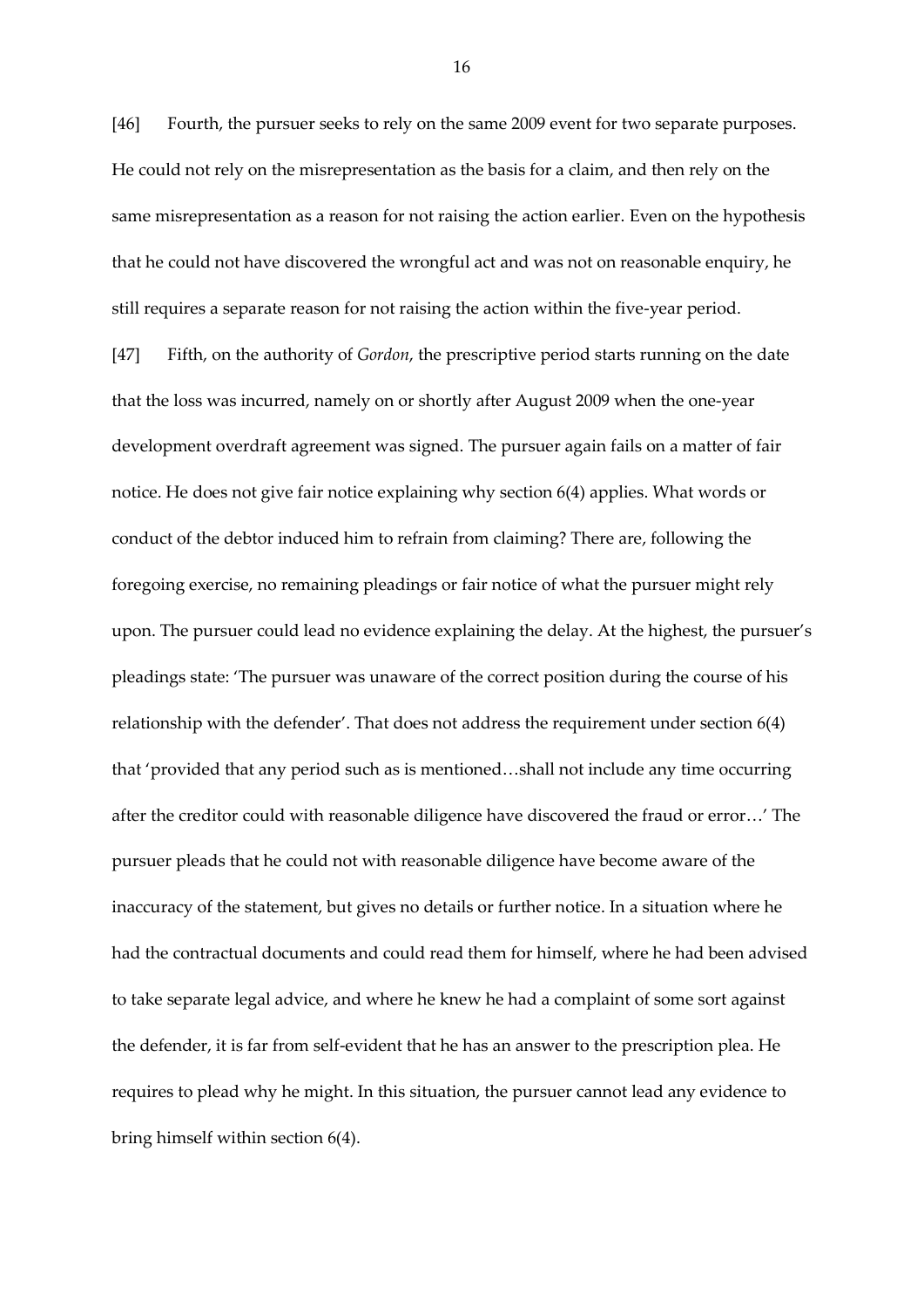[48] Accordingly, notwithstanding his threats of 'not hesitating', the pursuer did in fact hesitate for in excess of five years, without statutory relief. The claim has therefore prescribed.

#### **Other matters**

[49] The pursuer sought deletion of certain of the defender's averments. I would not have acceded to this submission.

[50] The first point is that there is no averment of events at the critical meeting in August 2009. The pursuer claims that because these must be events within the defender's knowledge, the defender is obliged to give notice or else have the statement, and its misrepresentative quality, held as admitted. This proposition goes too far, and is inaccurately used. The defender's averments relate to the overdraft, not the meeting. In the context of a meeting which took place approximately nine years ago, the defender is entitled to put the pursuer to his proof. Just because the pursuer has now identified an August 2009 meeting as critical, it cannot be inferred that the defender must have thought that meeting in any way remarkable or memorable, or that recollection is clear enough to regard the defender as obstructive. The corollary of the defender's stance is, of course, that they can only test the pursuer's evidence, and not advance any positive case of their own.

[51] The pursuer also complains of lack of information about possible competing loss figures. The defender challenges the quantification of the case, but does not give a competing quantification. This is another instance of the same point. It is for the pursuer to prove loss. There is already a question to answer – why is pursuer is entitled to claim the whole extra fees? Would he have obtained free finance as an alternative? If not, then any costs of such alternative finance would require to be deducted from any damages. That